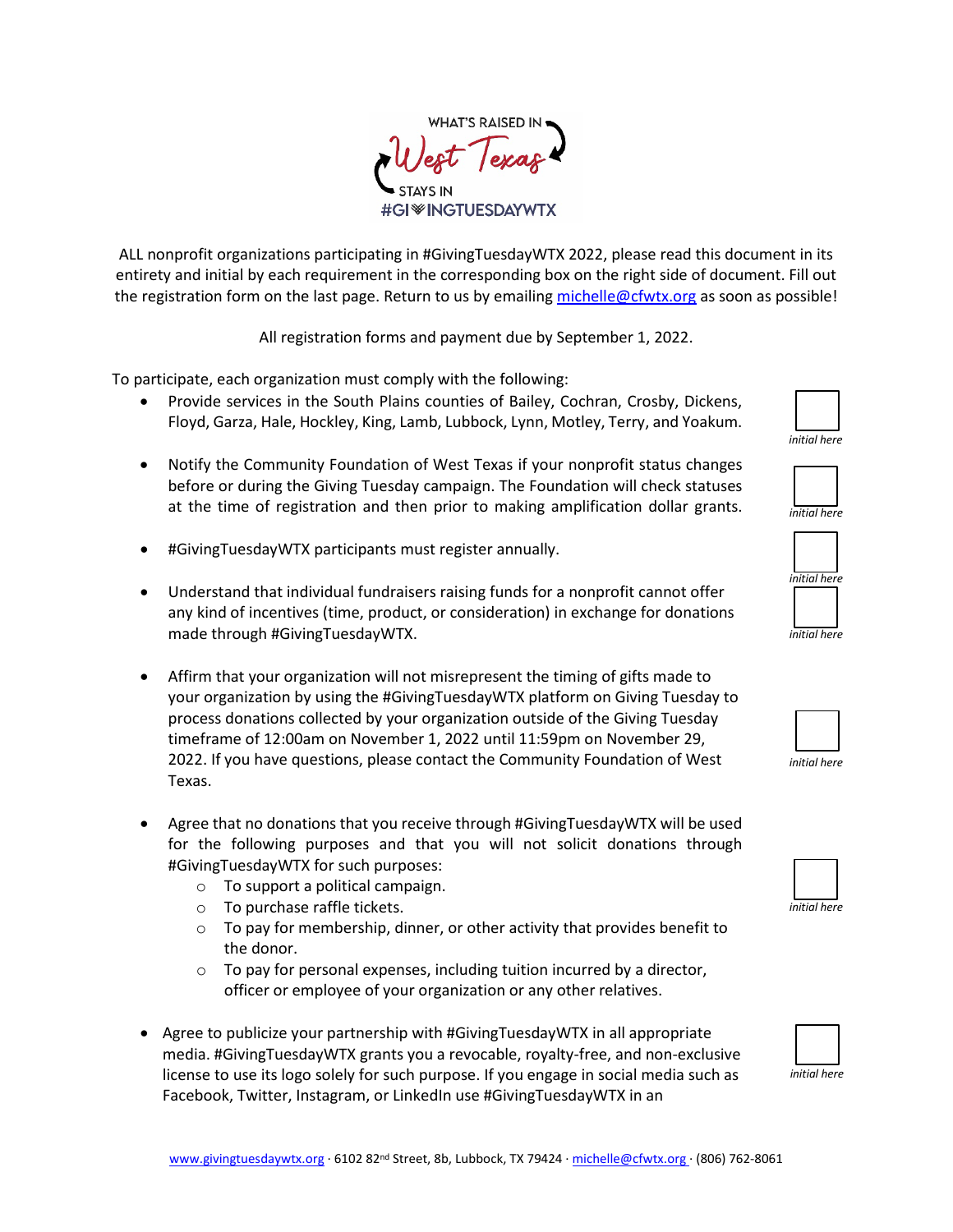[www.givingtuesdaywtx.org](http://www.givingtuesdaywtx.org/) · 6102 82nd Street, 8b, Lubbock, TX 79424 [· michelle@cfwtx.org](mailto:michelle@cfwtx.org) · (806) 762-8061

*\*\*Checks must be made out to Giving Tuesday WTX or the Community Foundation of West Texas with the agency listed* 

appropriate and reasonable way to support the initiative.

- Agree that the Community Foundation of West Texas may remove your profile from the website at its sole discretion at any time.
- Understand that #GivingTuesdayWTX will not share or sell donor information to any other organization or entity.

## **Additional Requirements for Giving Tuesday: #GivingTuesdayWTX**

- Nonprofits wishing to be a part of Giving Tuesday on November 29, 2022, must register by September 1, 2022.
- CFWT will charge a 2% management fee from total funds raised to help cover growing event expenses and efforts.
- **Registration**: All participating nonprofits must submit the **nonrefundable** registration fee of \$75.00 by September 1, 2022 in order to be a part of #GivingTuesdayWTX 2022. The registration fees will cover training and support materials, accounting fees and oversight, invoicing, and reporting of gifts associated with the #GivingTuesdayWTX fund held at the Community Foundation of West Texas. Failure to pay the registration fee will result in forfeiture of participation in the 2022 #GivingTuesdayWTX campaign.
- **Processing**: All online gifts will be charged a 3% processing fee (charged at time of donation) which will cover the platform infrastructure which is Salsa Labs. There is also the usual and customary credit card processing fee that is charged for any online credit card donations. Neither of these two fees will go to the #GivingTuesdayWTX campaign, they are just the costs of running an online campaign.
- **Check Policy:** Maintaining the intention and integrity of our campaign is paramount. Although this is an online campaign, we do occasionally have donors who prefer making offline gifts to #GivingTuesdayWTX by writing a checks. To meet this need while maintaining the integrity and intention of #GivingTuesdayWTX, checks must be made between **November 1, 2022** and

| West Texas Giver<br>345 Giving Lane<br>West, Texas 79424 | Date XX-XX-XXXX |
|----------------------------------------------------------|-----------------|
| PAYTOTHE GIVING TUESday WTX                              | Ş.<br>20,000.00 |
| Twenty Thousand and 00/100.                              | Dollars         |
| MEMO YOUr FAVorite Nonprofit                             |                 |

*on the memo line.\*\**

**November 29, 2022**. They must also be delivered to the Community Foundation of West Texas when they are received. Checks made on November 29, 2022 must be delivered to the Foundation.















*initial here*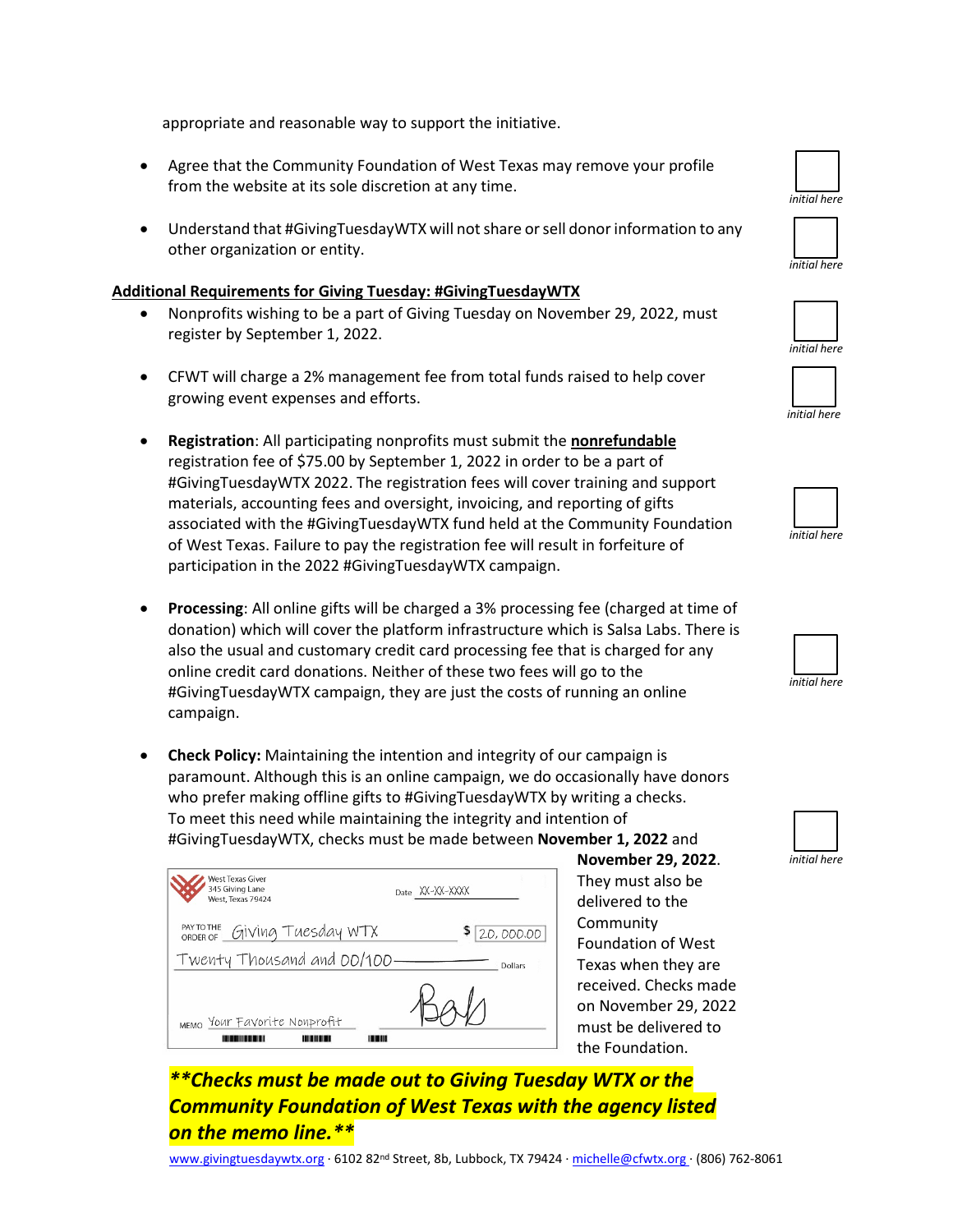## **#GivingTuesdayWTX agrees to provide**:

- **Training opportunities**: A member of each participating nonprofit will be required to attend one of two trainings offered for #GivingTuesdayWTX. A toolkit as well as social media assistance, tricks, and tips, as well as web page creation will be provided at these trainings. Failure to attend a training will result in forfeiture of participation in the 2022 #GivingTuesdayWTX campaign.
	- o Training dates:<br>Fuesda
		- Tuesday, July 12, 2022 from 10:00am to 12:00pm on Zoom
		- Wednesday, September 14, 2022 from 10:00am to 12:00pm on Zoom
- **Donation Platform**: A secure and engaging website that provides donors with your organization's information and the ability to make gifts to you.
- **Branding**: #GivingTuesdayWTX toolkits and materials will be available to you to make the promotion of your organization's participation in this exciting giving day easier.
- **Promotion/Media**: Widespread promotion of #GivingTuesdayWTX on behalf of all participating nonprofits. Sponsored and earned media will support the community-wide effort, driving traffic to the #GivingTuesdayWTX website on November 29, 2022.

## **Amplification Dollars (or Collective Pool of Funds):**

- Will be awarded to participating nonprofits in good standing with the IRS who raise \$250.00 or more.
- The bonus percentage will be calculated after the total from #GivingTuesdayWTX has been determined. Bonus percentage will be based on the percentage of the total raised for the Giving Tuesday campaign that was designated for the participating nonprofit.

| Example:                               |  |                                      |  |  |  |  |
|----------------------------------------|--|--------------------------------------|--|--|--|--|
| <b>Total raised</b>                    |  | \$100,000.00                         |  |  |  |  |
| Total raised for organization A        |  | \$10,000.00                          |  |  |  |  |
| % of Giving Tuesday total              |  | 10%                                  |  |  |  |  |
| <b>Amplification Dollars available</b> |  | \$10,000.00                          |  |  |  |  |
| Formula                                |  | $$10,000.00 \times 10\% = $1,000.00$ |  |  |  |  |

If you agree to the terms as explained in this document, please complete the registration form and send it in t[o michelle@cfwtx.org.](mailto:michelle@cfwtx.org)

For any questions, please feel free to contact Michelle Stephens at [michelle@cfwtx.org](mailto:michelle@cfwtx.org)